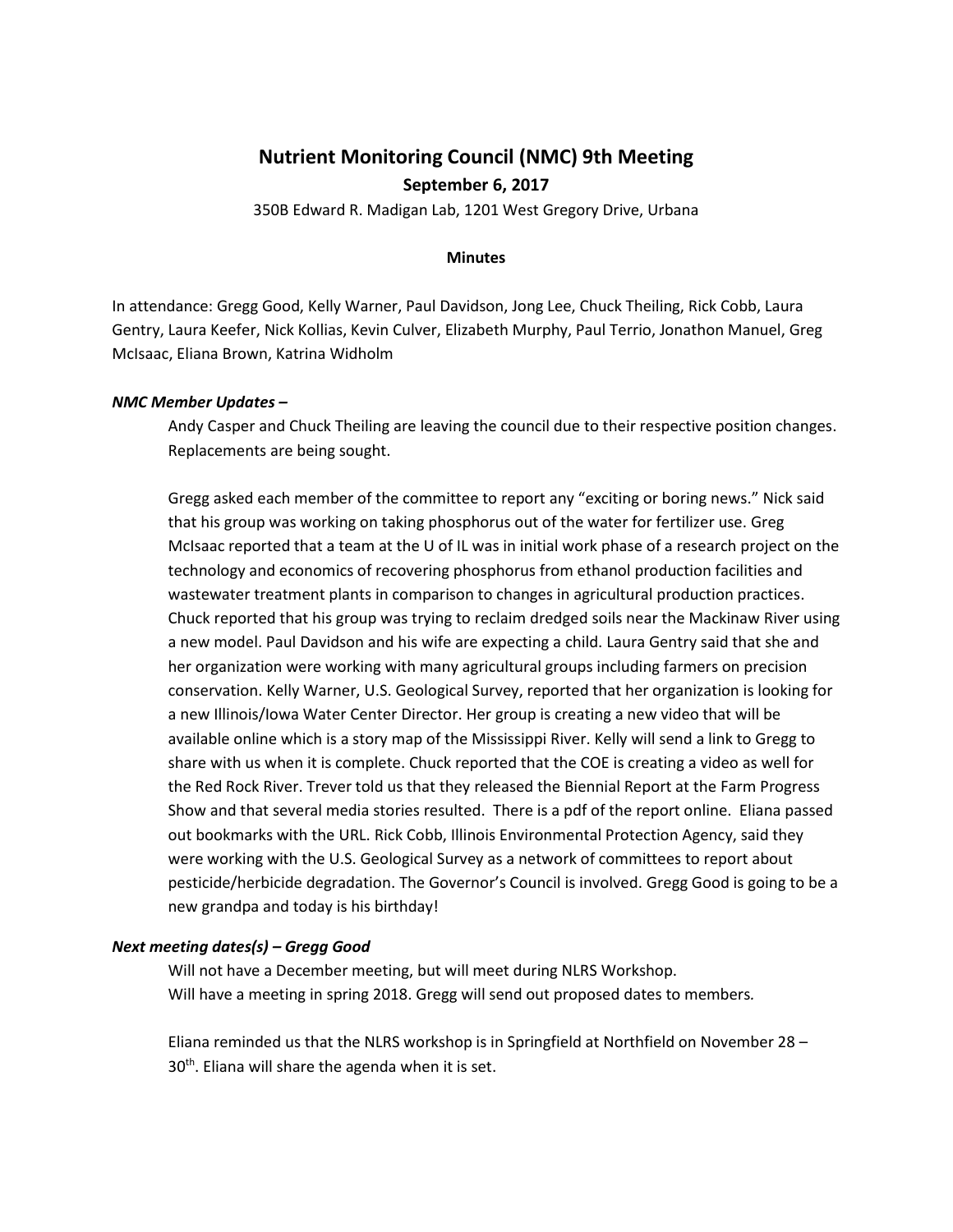#### *Havana Lowlands Groundwater Study Update – Rick Cobb, IEPA and Bill Morrow, USGS*

Since March 2017 have been collecting data at Havana. Nitrate in groundwater has been running 19-22 mg/L as N. Preliminary Conclusions: nitrate correlated with pH, SC, and DO. Possible causes: nitrate application timing, nitrate in root zone or groundwater, precipitation and/or irrigation. Full year of data needed to tease out possible causes/factors.

# *Implementing the Nutrient Loss Reduction Strategy in Champaign County – Jonathon Manuel, Champaign County Soil and Water Conservation District*

In July 2015, the Illinois EPA awarded the CCSWCD a 319 Grant to work on water quality in the Salt Fork Watershed.

They have a program called Saving Tomorrow's Agriculture Resources (STAR). It looks at individual fields and provides a score relative to the amount of conservation, or BMPs, that have been applied to the landscape. Most farmers are scored for all their fields. The program includes a sign that shows the number of stars a field has scored. Farmers lead farmers. Farmers are not resistant to these ideas, they want to score high on the survey and receive a five-star rating. If their neighbors rank higher than they do they want to improve? The first year they asked farmers to participate they had 116 out of 325 farmers and landowners turn in their survey. They made changes the following year and the survey was put in a form in folders given to them and 320 out of 325 farmers and land owners responded.

Nutrient Survey was done by 246 farmers.

Future: Upper Salt Fork Watershed at St Joseph. Have baseline USGS data. 13,000 acres of cover crops (cereal rye) being implemented. Looking for partners to fund.

Past Efforts: 70% of Champaign County is protected by CRP Filter Strip. Had 319 Grant to bring Strip-Till to CC. Results showed savings in P application. Learned that it was too expensive for farmers to buy new tillage equipment on their own just to try a new system, to the equipment was made available through the CCSWCD.

#### *Updates - USGS and MWRDGC Super Gage Network, and IEPA Illinois River Pools*

Kelly reported that using the eight superstations we needed to use the highest and lowest flows to know how well the instruments were working. Elizabeth said that the ninth superstation was to be installed in Joliet in October.

#### *Nutrient and Sediment Loading Discussions*

*Nutrient and Sediment Export from Illinois – Preliminary Summary Report for Approximately the First Year of Super Gage Network Data Collection and Analysis - Paul Terrio, USGS* They are collecting nitrate concentration, phosphate concentration, turbidity concentration, stream discharge and physiochemical parameters. Continuous and discrete samples are correlating well. They are continuing to refine. Highest nitrate load is coming from NW. Highest phosphate load is coming from SE. Highest suspended sediment is coming from SE. How do we know what's coming to the Gulf? Need to look at downstream stations on Miss R.